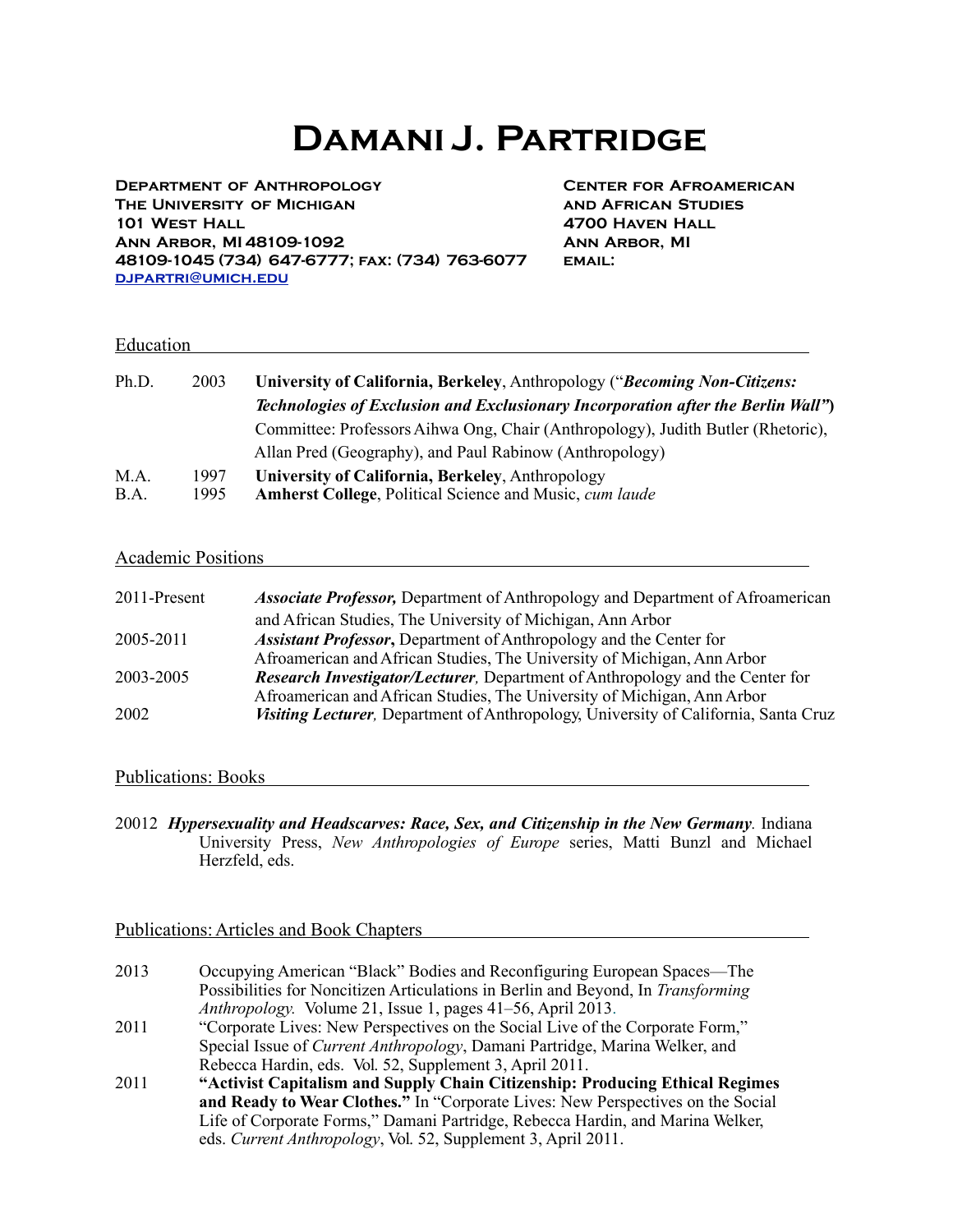| 2011 | "Corporate Lives: Introduction," by Marina Welker, Damani Partridge, and                   |
|------|--------------------------------------------------------------------------------------------|
|      | Rebecca Hardin. In "Corporate Lives: New Perspectives on the Social Live of the Corporate  |
|      | Form." Current Anthropology, Vol. 52, Supplement 3, April 2011.                            |
| 2011 | "Exploding Hitler and Americanizing Germany—Occupying "Black" Bodies and                   |
|      | <b>Post-War Desire."</b> In Germans and African Americans: Two Centuries of Exchange,      |
|      | Larry Greene and Anke Ortlepp, eds. Jackson, MS: University of Mississippi Press,          |
|      | January 2011.                                                                              |
| 2010 | "Holocaust Mahnmal (Memorial): Racial Memory Amidst Contemporary Race."                    |
|      | In Comparative Studies in Society and History, Vol. 52, No. 4, October 2010.               |
| 2009 | "Wir sind das Anti-'Volk' Nichtweißsein und die Verkehrung von Mobilität nach dem          |
|      | Mauerfall." In 1989 / Globale Geschichten, Susanne Stemmler, Valerie Smith and Bernd M.    |
|      | Scherer, eds. Göttingen: Wallstein Verlag, pp. 47-53.                                      |
| 2009 | "Travel as an Analytic of Exclusion: Becoming Non-Citizens after the fall of the Berlin    |
|      | Wall," Identities: Global Studies in Culture and Power, 16(3), pp. 342-366.                |
| 2008 | "Citizenship and the Obama Moment in Berlin," The Journal of the International Institute   |
|      | (The University of Michigan, Ann Arbor, USA), Fall 2008, pp. 4-5.                          |
| 2008 | "We Were Dancing in the Club, Not on the Berlin Wall: 'Black' Bodies, Street               |
|      | Bureaucrats, and Exclusionary Incorporation in the New Europe," Cultural                   |
|      | Anthropology, Vol. 23, No. 4, pp. 660–687.                                                 |
| 2008 | "Hitlers Sturz und die Amerikanisierung Deutschlands – 'Schwarze' Besatzungskörper         |
|      | und Nachkriegs-Begehren," Zeitgeschichte, Vol. 35, No. 2 (March/April 2008), pp. 89-102.   |
| 2000 | "Reflections on Citizenship and Exclusion – Ten Years after German Unification," In        |
|      | Amazing Differences': Young Americans Experience Germany and the Germans. Bonn,            |
|      | Germany: Alexander von Humboldt Foundation, pp. 42-48.                                     |
| 2000 | "Citizenship and the Failure of 'Multiculturalism' in the Post-Unification Era," In        |
|      | Working Paper Series, John S. Brady, Beverly Crawford, and Sarah Williarty, eds. Berkeley, |
|      | CA: UC Berkeley, Center for German and European Studies.                                   |

# Publications: Book Reviews

| 2012 | Review of Managing African Portugal: The Citizen-Migrant Distinction by Keisha Fikes<br>(Duke University Press, 2009) for American Ethnologist, Vol. 39, Issue 1, February 2012,<br>pp. 201-202. |
|------|--------------------------------------------------------------------------------------------------------------------------------------------------------------------------------------------------|
| 2009 | Review of Sex after Fascism: Memory and Morality in Twentieth-Century Germany by<br>Dagmar Herzog (Princeton University Press, 2005) for Comparative Studies in Society and                      |
|      | <i>History</i> , <i>Vol.</i> 52, <i>No.</i> 2, <i>April</i> 2009, <i>pp.</i> 464-465.                                                                                                            |
| 2004 | Review of Creating Germans Abroad: Cultural Policies and National Identity in Namibia by                                                                                                         |
|      | Daniel Joseph Walther (University of Ohio Press, 2000) for <i>Comparative Studies in Society</i>                                                                                                 |
|      | and History, Vol. 47, No. 2, April 2005, pp. 433-434.                                                                                                                                            |

### Films

| 2002 | <b>The Making of the Death Pilots (Associate Producer), MSNBC.</b>                            |
|------|-----------------------------------------------------------------------------------------------|
| 2001 | <i>Neo Nazi Zone</i> (Writer and Director), Berlin, Germany.                                  |
| 2001 | <b>Beyond Belief: The Perplexing Case of Ziad Samir Jarrah (Associate Producer), Canadian</b> |
|      | Broadcasting Corporation.                                                                     |

# Honors, Fellowships, and Grants

2013 Weiser Faculty Grant, Ronald and Eileen Weiser Center for Emerging Democracies

<u> 1980 - Johann Barbara, martxa alemaniar argumento este alemaniar alemaniar alemaniar alemaniar alemaniar al</u>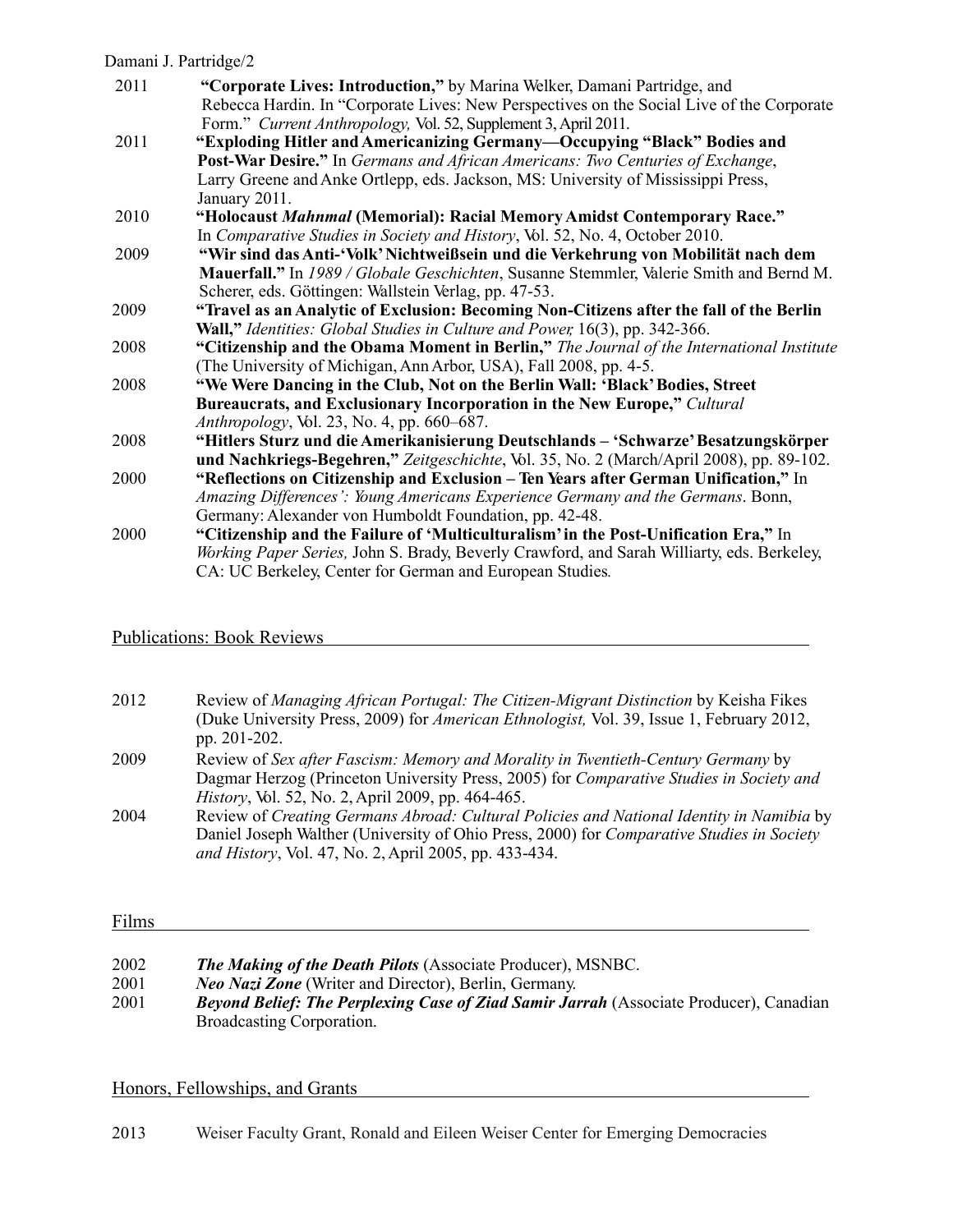and Weiser Center for European and Eurasian Studies, International Institute, University of Michigan.

- 2013 Resumption of the *Bundeskanzler Stipendium* **(Federal Chancellor's Fellowship),** Federal Republic of Germany,Alexander von Humboldt Foundation, *Institute für Europäische Ethnologie*, Humboldt Universität zu Berlin.
- 2013 **Guest of the Director**, *Internationales Geisteswissenschaftliches Kolleg* (International Humanities Research Center), Humboldt Universität zu Berlin.
- 2009 Resumption of the *Bundeskanzler Stipendium* **(Federal Chancellor's Fellowship),** Federal Republic of Germany,Alexander von Humboldt Foundation, *Institute für Europäische Ethnologie*, Humboldt Universität zu Berlin.
- 2009 **Faculty EnhancementAward** by Rackham Graduate School and the Vice President for Research, University of Michigan.
- 2008 (With Rebecca Hardin and Marina Welker) **Wenner-Gren Foundation** and the **School for Advanced Research** (formerly The School ofAmerican Research) grant for an international symposium on "Corporate Lives: New Perspectives on the Social Life of Corporate Forms." Held at the School for Advanced Research, August 21-27, Santa Fe, New Mexico.
- 2007 Resumption of the *Bundeskanzler Stipendium* **(Federal Chancellor's Fellowship),** Federal Republic of Germany,Alexander von Humboldt Foundation, *Institute für Europäische Ethnologie*, Humboldt Universität zu Berlin.
- 2007 **Faculty EnhancementAward**, Rackham Graduate School and the Vice President for Research, University of Michigan.
- 2006 **Fulbright Fellowship** to participate in the faculty seminar: "Muslim Minorities: Opportunities and Challenges in West European Societies. German and French Experiences," May 12-27, Tübingen, Germany, Strasbourg, France and Berlin, Germany.
- 2005 **DAAD Summer Seminar Fellow**, "Beyond the National? Interdisciplinary German Studies and the Global," Institute for German Cultural Studies, Cornell University.
- 2004 (With Prof. Kader Konuk) **Office of the Vice President for Research Grant** to fund visits by German filmmaker Neco Celik, former political and activist Sevim Çelebi, and to support a graduate student conference. Turkish German Studies Group, Department of German Languages and Literatures, University of Michigan,AnnArbor.
- 2004 (With Prof. Kader Konuk) **Institute of Turkish Studies Matching Funds Grant**, Georgetown University. (Declined)
- 2003-05 **Postdoctoral Research Fellowship**, Department ofAnthropology and the Center for Afroamerican andAfrican Studies, The University of Michigan,AnnArbor.
- 2001-02 **Graduate Opportunity Program Dissertation Fellowship**, UC Berkeley.
- 2001 **Foreign Language and Area Studies Fellowship**, Stanford University.<br>2000-01 **Townsend Center for the Humanities Dissertation Fellowship**, UC B
- **Townsend Center for the Humanities Dissertation Fellowship, UC Berkeley.**
- 2000-01 **Simpson Memorial Fellowship**, Institute for International Studies, UC Berkeley.
- 1999-2000 *Bundeskanzler Stipendiat* **(Federal Chancellor's Fellowship),** Federal Republic of Germany, Alexander von Humboldt Foundation, Humboldt Universität zu Berlin.
- 
- 1997-2000 **National Science Foundation Fellowship,** UC Berkeley. 1998 **Center for German and European Studies Pre-Dissertation Research Fellowship,** UC Berkeley.
- 1996-97 **Graduate Opportunity Fellowship,** UC Berkeley.
- 1995-96 **Fulbright Fellowship,** Technische Universität Berlin.
- 1994-95 **Charles Hamilton Houston Fellowship for Citizenship and Humanitarian Vision**, Amherst College.

#### Invited Presentations

- 2012 **"Occupying 'Black' Bodies and Reconfiguring European Belonging: Berlin and Other Scenes,"** "A Symposium on Blackness, Germany, and the Concept of Race," Department of Germanic Languages, University of California, Los Angeles, April 6.
- 2012 **"Democratization as Exclusion -- 'Migrant' Youth, Young Neo-Nazis, And Post-Cold War Futures in the New Germany,"** Department of Anthropology, University of California, Los Angeles, April 5.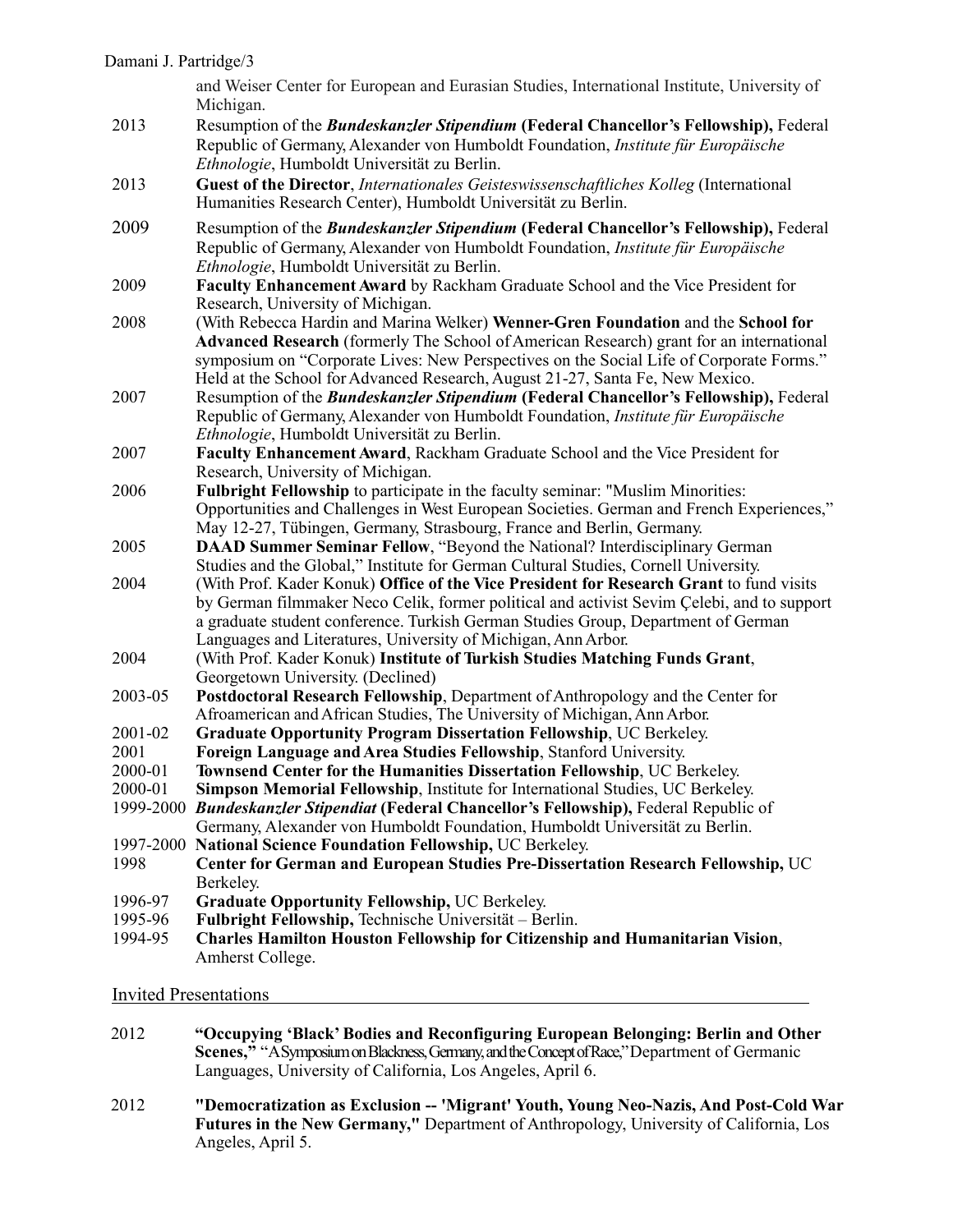| Damani J. Partridge/4 |                                                                                                                                                                                                                                                                                                                                                                                                                                                                                                                                                                                                      |
|-----------------------|------------------------------------------------------------------------------------------------------------------------------------------------------------------------------------------------------------------------------------------------------------------------------------------------------------------------------------------------------------------------------------------------------------------------------------------------------------------------------------------------------------------------------------------------------------------------------------------------------|
| 2012                  | "Why Can't You Just Remove Your Headscarf So We Can See You?": Re-appropriating<br><b>'Foreign' Bodies in the New Europe,"</b> Department of Anthropology and European Union<br>Centre of Excellence, University of Toronto, Toronto, Canada, January 20.                                                                                                                                                                                                                                                                                                                                            |
| 2011                  | "Herskovits at the Heart of Blackness' Film Screening and Panel Discussion," Goucher<br>College, Baltimore, MD, February 21.                                                                                                                                                                                                                                                                                                                                                                                                                                                                         |
| 2010                  | "Occupying 'Black' Bodies and Reconfiguring European Belonging-Berlin and Other<br>Scenes," "American Association of Teachers of German Seminar," DID Deutsch-Institut,<br>Berlin, Germany, June 30.                                                                                                                                                                                                                                                                                                                                                                                                 |
| 2009                  | "Travel as an Analytic of Exclusion: Becoming Noncitizens, and the Politics of Mobility<br>after the Berlin Wall," "Citizenship and Rights in Cosmopolitan Societies of Europe"<br>workshop (Esther Romeyn and Maria Stoilkova, chairs), University of Florida, Gainesville,<br>March 27-28.                                                                                                                                                                                                                                                                                                         |
| 2009                  | "Restricted Travel and Becoming Noncitizens after the Berlin Wall," "The Wall Fell on<br>Our Heads" public forum (in German) with Phan Huy Thao and Damani Partridge in<br>conversation with Nevim Cil (curator) and Mark Terkessidis (moderator). Part of Themed<br>Days: "1989—Global Histories," Haus der Kulturen der Welt, curated by Nevim Çil, Manthia<br>Diawara, Silvia Fehrmann, Navid Kermani, and Yang Lian. Berlin, Germany, February 19-22.                                                                                                                                            |
| 2008                  | "Holocaust Mahnmal (Memorial): Monumental Memory Amidst Contemporary Race,"<br>Institut für Europäische Ethnologie, Humboldt Universität zu Berlin. Colloque – Kolloquium:<br>a propos de l'Europe et de ses cultures/Von Europa und Seinen Kulturen, December 1.                                                                                                                                                                                                                                                                                                                                    |
| 2008                  | Roundtable Discussion. Institutskolloquium. "'Im Mittelgrund.' (Re)Konstruktivismus und<br>Naturalismus aus der Perspektive der Feldforschung," discussion with Katrin Amelang<br>(Humboldt Universität zu Berlin), Damani Partridge (University of Michigan,<br>Gastwissenschaftler Humboldt Universität zu Berlin), Martina Klausner (Humoldt Univesität<br>zu Berlin), Kristine Krause (Oxford University/Humboldt Unviersität zu Berlin), and Michi<br>Knecht (Moderator, Humboldt Universität zu Berlin). Institute für Europäische Ethnologie,<br>Humboldt Universität zu Berlin, November 25. |
| 2008                  | <b>Discussant.</b> Paper: "Law, Human Rights and Social Movements: Exploring the Justice<br>Scaffold," Sally Engle Merry, New York University (Anthropology). Law and Politics<br>Workshop on "Women and the Law," Political Science Department, University of Michigan,<br>Ann Arbor, April 4.                                                                                                                                                                                                                                                                                                      |
| 2007                  | "We Were Dancing in the Club, Not on the Berlin Wall: 'Black' Bodies, Street<br>Bureaucrats, and Exclusionary Incorporation into the New Europe," "Cultures of<br>Democracy? Germany and the USA at Home and Abroad," Center for German and European<br>Studies Tenth Anniversary Conference, University of Wisconsin-Madison, October 19-20.                                                                                                                                                                                                                                                        |
| 2006                  | "We Were Dancing in the Club, Not on the Berlin Wall: 'Black' Bodies, Street<br>Bureaucrats, and Exclusionary Incorporation into the New Europe," African and African<br>American Studies (AAAS), Stanford University, Autumn 2006 Lecture Series,<br>"Europe & the African Diaspora," Stanford University, Stanford, CA, November 15.                                                                                                                                                                                                                                                               |
| 2006                  | "Seeing 'Turkish' Women and Racializing Islam amidst the Failure of German<br>Schools," "Routes into the Diaspora," Humanities Institute, University of Michigan, Ann<br>Arbor, November 7.                                                                                                                                                                                                                                                                                                                                                                                                          |
| 2006                  | Participant "Is There a Legitimacy Crisis in Europe?" Roundtable Discussion, Center for<br>European Studies, University of Michigan, Ann Arbor, MI, April 25.                                                                                                                                                                                                                                                                                                                                                                                                                                        |
| 2006                  | "Traveling Through the 'Black' Body and Finding the German Nation," "Remapping<br>Black Germany: New Perspectives on Afro-German History, Politics, and Culture," The<br>University of Massachusetts, Amherst, April 21-23.                                                                                                                                                                                                                                                                                                                                                                          |
| 2006                  | "Becoming Non-Citizens--German Locations and Anthropological Methodologies,"<br>Interdisciplinary Colloquium, "National Scholarship and Transnational Experience: Politics,<br>Identity and Objectivity in the Humanities and Social Sciences," University of North<br>Carolina, Chapel Hill, April 6-8.                                                                                                                                                                                                                                                                                             |
| 2006                  | "The Fall of the Wall, Closed Factories, and Leftover Bodies," Russian and Eastern<br>European Studies Survey of Eastern Europe (undergraduate course taught by Michael<br>Kennedy), University of Michigan, Ann Arbor, March 30.                                                                                                                                                                                                                                                                                                                                                                    |
| 2006                  | "Exploding Hitler and Americanizing Germany - Occupying 'Black' Bodies and                                                                                                                                                                                                                                                                                                                                                                                                                                                                                                                           |

Post-War Desire," Center for Afroamerican and African Studies VOICES Brownbag,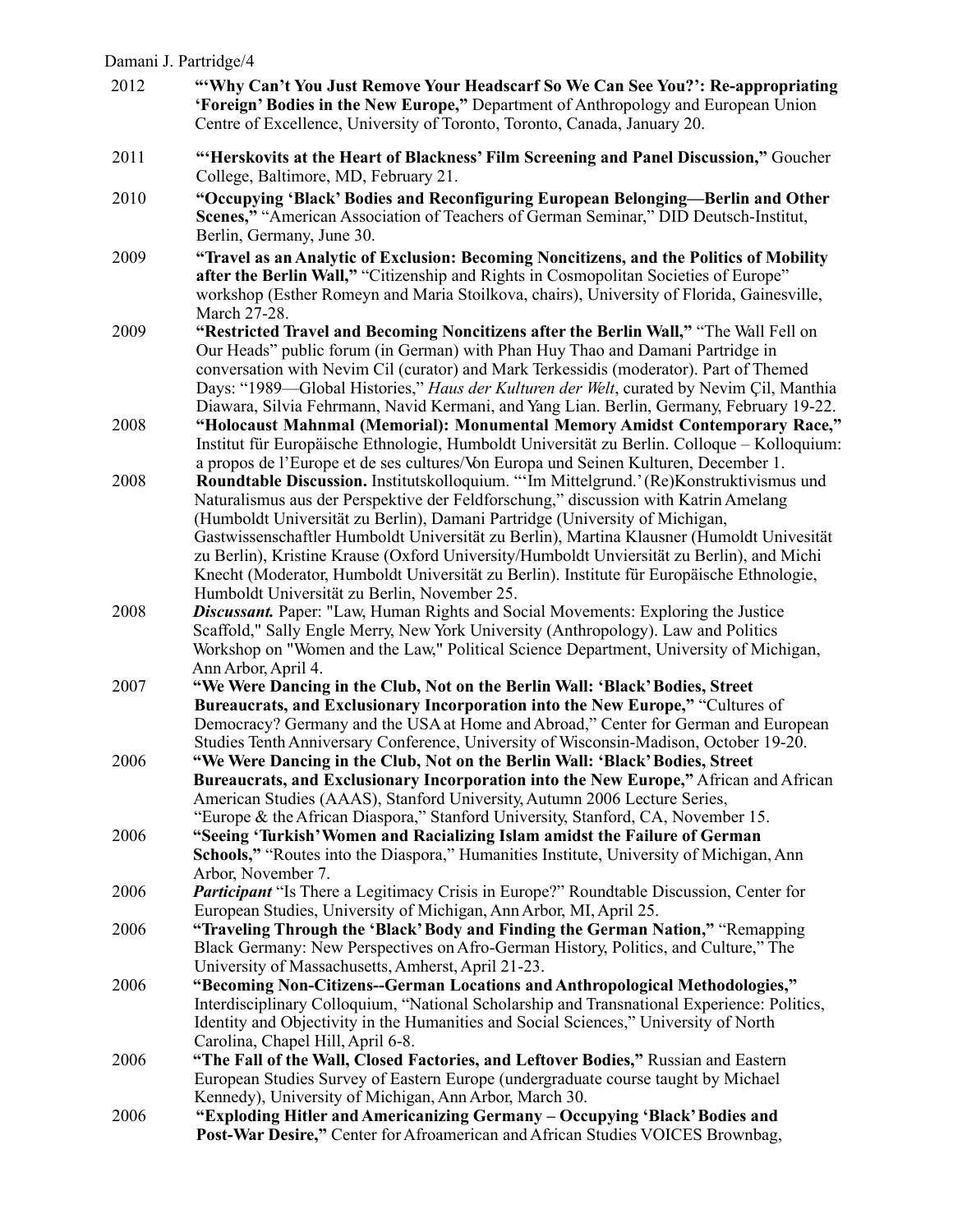|      | University of Michigan, Ann Arbor, February 15.                                            |
|------|--------------------------------------------------------------------------------------------|
| 2005 | "Erotic Economies of Citizenship: Refugees, Street Bureaucrats, and Berlin Club            |
|      | Scenes," Global Studies Colloquium, Center for International Education, University of      |
|      | Wisconsin, Milwaukee.                                                                      |
| 2004 | "Re-examining Sovereignty, Citizenship, and Locations of State Power: Hypersexed           |
|      | 'Black' Bodies and 'White' German Street Bureaucrats after the Berlin Wall,"               |
|      | Conversations Across Social Disciplines, School of Social Work, University of Michigan.    |
| 2004 | "Why can't you just remove your headscarf so I can see you?—Re-Appropriating               |
|      | 'Foreign' Bodies," Max Kade German House, Department of Germanic Languages and             |
|      | Literatures, University of Michigan.                                                       |
| 2001 | "Citizenship and the Failure of 'Multiculturalism' in the Post-Unification Era," Institute |
|      | of European Studies, University of California, Berkeley.                                   |
|      |                                                                                            |

# Conference Presentations

| 2012 | "Occupying "Black" Bodies and Reconfiguring European Spaces-Noncitizen<br>Articulations in Berlin and Beyond," Amadeu Antonio Stiftung, September 21-22, 2012,<br>"Workshop IV: Performance, Performers, Authenticity, and "Black" Popular Culture in<br>Germany: From the Century to Now." DFG (German Research Foundation) sponsored project.                                                                                                                                 |
|------|---------------------------------------------------------------------------------------------------------------------------------------------------------------------------------------------------------------------------------------------------------------------------------------------------------------------------------------------------------------------------------------------------------------------------------------------------------------------------------|
| 2011 | "Occupying American 'Blackness': From Post-War Germany to Noncitizens Now,"<br>"Black States of Desire: Dispossession, Circulation, Transformation," 9th International<br>Conference of the Collegium for African American Research, Paris, April 6-9, 2011.                                                                                                                                                                                                                    |
| 2010 | "Occupying 'Black' Bodies and Reconfiguring European Belonging-Berlin and Other<br>Scenes," "CAAS at 40: Research and Community Partnerships" conference, University of<br>Michigan, Ann Arbor, MI, March 18-20.                                                                                                                                                                                                                                                                |
| 2009 | "Occupying 'Black' Bodies and Reconfiguring European Belonging-Berlin and Other<br>Scenes," "Migration, Security and Belonging in Neoliberal Europe" panel, American<br>Anthropological Association Meetings, Philadelphia, PA, December 2-6.                                                                                                                                                                                                                                   |
| 2008 | "Corporate Governmentality and Privatized Citizenship—Producing Ethical Regimes<br>and High-end Fashion," "Corporate Lives: New Perspectives on the Social Life of<br>Corporate Forms" International Symposium, Co-Chairs Rebecca Hardin (University of<br>Michigan), Damani Partridge (University of Michigan), and Marina Welker (Cornell<br>University). SAR/Wenner-Gren International Symposium. School for Advanced Research<br>(SAR), Santa Fe, New Mexico, August 21-27. |
| 2008 | "Corporate Lives: New Perspectives on the Social Life of Corporate Forms," Co-Chair<br>with Rebecca Hardin (University of Michigan) and Marina Welker (Cornell University).<br>SAR/Wenner-Gren International Symposium. School for Advanced Research (SAR), Santa<br>Fe, New Mexico, August 21-27.                                                                                                                                                                              |
| 2008 | "Contesting European Racisms via Allan Pred," "Passages of Pred" panel, Association of<br>American Geographers' Annual Meeting, Boston, Massachusetts, August 17.                                                                                                                                                                                                                                                                                                               |
| 2008 | <b>Discussant</b> . Panel: "Projecting Black Bodies and Blackness on Screen," Black Humanities<br>Collective Conference, University of Michigan, Ann Arbor, March 27 – 28.                                                                                                                                                                                                                                                                                                      |
| 2007 | "We Were Dancing in the Club, Not on the Berlin Wall: Hypersexed ("Black") Bodies,<br>Street Bureaucrats, and Exclusionary Incorporation into the New Europe," "Cultures of<br>Democracy? Germany and the USA at Home and Abroad," Tenth Anniversary Conference:<br>Centers for German and European Studies at University of Wisconsin, Madison, and<br>University of Minnesota, Minneapolis (Held at UW-Madison), October 19.                                                  |
| 2007 | "Holocaust-Mahnmal (Memorial): Racial Memory Amidst Contemporary Race,"<br>"Berkeley-Tübingen-Wien-Harvard Meetings: Public Space and Media – Medien,<br>öffentlicher Raum und Öffentlichkeit," Tübingen Üniversität, Germany, June 13-17.                                                                                                                                                                                                                                      |
| 2006 | "Traveling through the 'Black' Body and Finding the German Nation," "Race, Ethnicity<br>and Xenophobia in The New Europe," American Anthropological Association Meetings, San<br>Jose, CA, November 15-19.                                                                                                                                                                                                                                                                      |
| 2006 | "Occupying Hip-Hop Bodies and Reconfiguring European Belonging-Berlin and<br><b>Other Scenes,"</b> Black European Studies in Transnational Perspective, Free University                                                                                                                                                                                                                                                                                                         |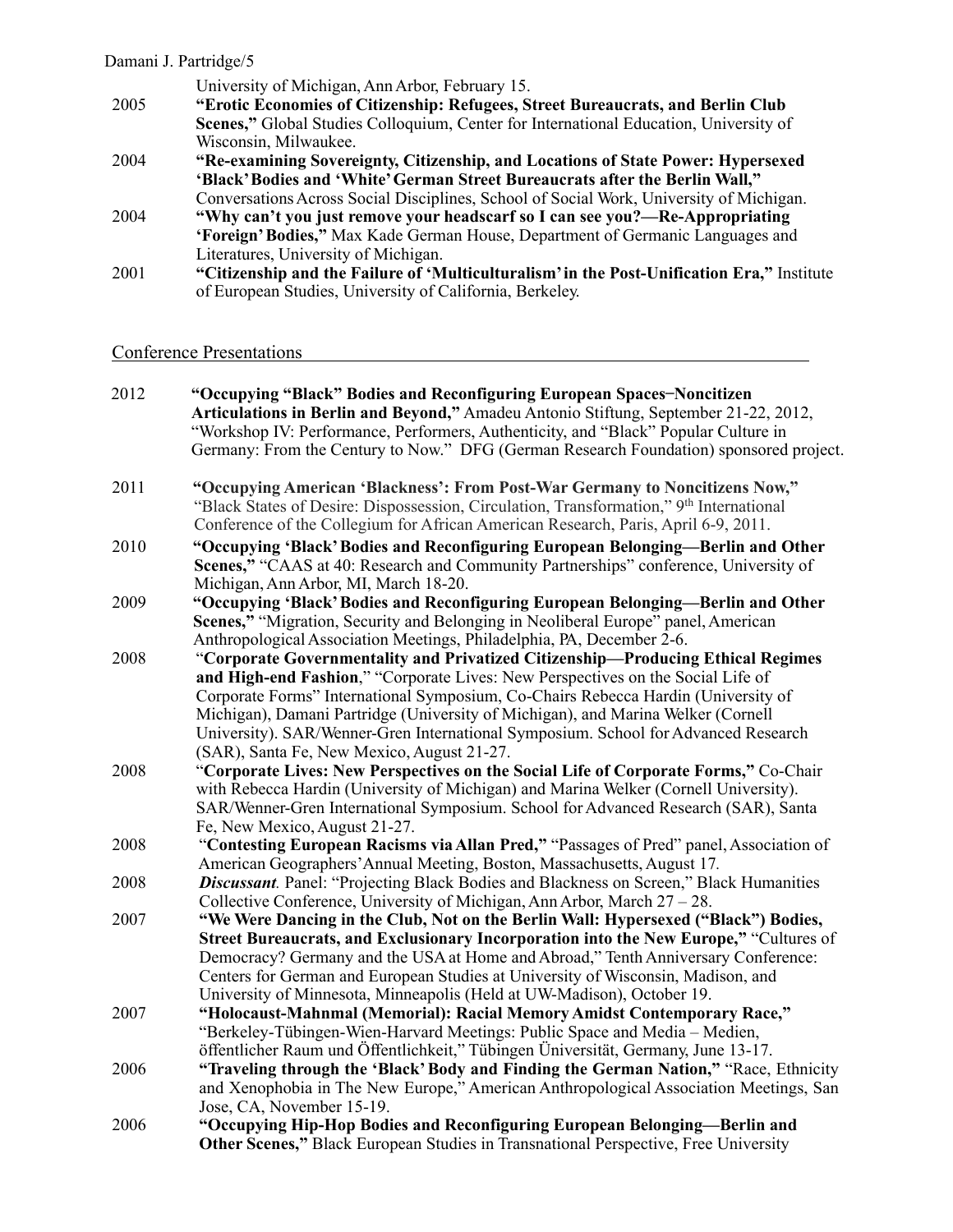|      | Berlin, Germany July 27-30.                                                                     |
|------|-------------------------------------------------------------------------------------------------|
| 2006 | "German or European Islam as Discursive and Bodily Negotiation," Interrogating                  |
|      | European Citizenship in the Era of "Human Rights" (panel coordinator), Council for              |
|      | European Studies, Drake Hotel, Chicago, Illinois, March 29-April 2.                             |
| 2006 | Discussant for panel: "Global Anthropology," Council for European Studies, Drake Hotel,         |
|      | Chicago, Illinois, March 29-April 2.                                                            |
| 2006 | "Exploding Hitler and Americanizing Germany - Occupying 'Black' Bodies and                      |
|      | Post-War Desire," "Crossovers: African Americans and Germany," Westfälische Wilhelms-           |
|      | Universität Englisches Seminar, Münster, Germany, March 22-26.                                  |
| 2005 | Discussant for panel: "Testing the Limits: Muslims and the Making of Europe,"                   |
|      | American Anthropological Association Meetings, Washington, DC.                                  |
| 2004 | <b>Neo Nazi Zone</b> (film), Joint Meeting of the American Ethnological Society and the Society |
|      | for the Anthropology of North America, Atlanta, Georgia, April 22-25.                           |
| 2003 | "Why Can't You Just Remove Your Headscarf So I Can See You? Re-Appropriating                    |
|      | 'Foreign' Bodies in the New Germany," American Ethnological Society Meetings,                   |
|      | Providence, Rhode Island.                                                                       |
| 2003 | "Occupying Blackness and Desiring America," Berkeley-Tübingen-Wien-Harvard working              |
|      | group meetings, Tübingen, Germany.                                                              |
| 2001 | "Germany after Socialism-The Return of the Subject and a Re-Nationalization of                  |
|      | Rights," American Anthropological Association Meetings, Washington DC.                          |
| 2001 | Discussant for the panel: "Performing, Embodying and Contesting Human Rights in a               |
|      | Transnational Frame," American Ethnological Society Biennial Meeting, McGill                    |
|      | University, Montreal, Canada.                                                                   |
| 2001 | "Living in Berlin: Sex, Adventure, 'Black' Bodies, and German Citizenship," "Law,               |
|      | Culture, and Humanities Conference," University of Texas at Austin.                             |
| 1999 | "Who's German? Whose Germany? Whose Future? Citizenship and the Body in a                       |
|      | Post-Unification Era," "Rethinking Citizenship" conference, University of Leeds, United         |
|      | Kingdom.                                                                                        |
| 1997 | "Anthropology as Social Action," American Anthropological Association                           |
|      | Meetings, Washington, DC.                                                                       |
| 1996 | "A 'Black' Coming Out: The Daily Life and Politicization of 'Afro-Germans'," American           |
|      | Anthropological Association Meetings, San Francisco, CA.                                        |
|      |                                                                                                 |

#### Courses Taught

#### **Undergraduate**

- Anthropology 2  **"Introduction to CulturalAnthropology,"** University of California, Santa Cruz Anthropology 130x **— "TheAnthropology of Europe:After Socialism—The Return of the Subject,"** University of California, Santa Cruz
- Anthropology 114 "A History of Anthropological Theory," University of California, Berkeley
- Anthropology 158/CAAS 103 "**The Races of Sexuality and the Sexualities of Race,"** University of Michigan
- CAAS 211  **"Dynamics of the Black Diaspora,"** University of Michigan
- Anthropology 309  **"Anthropology of Europe: Nationalisms, Post-Socialisms, Multiculturalisms, and Refugees,"** University of Michigan
- Anthropology 356/DAAS 358— **"Examining Revolution, Its Aftermath and Theories of Social Change**,**"** University of Michigan
- CAAS 394  **"'Blackness' and Europe,"** University of Michigan

#### **Mixed Undergraduate/Graduate**

Anthropology 438 **— "UrbanAnthropology,"** University of Michigan Anthropology 455/DAAS 490 — **"Examining Revolution and Its Aftermath in South Africa,"**  University of Michigan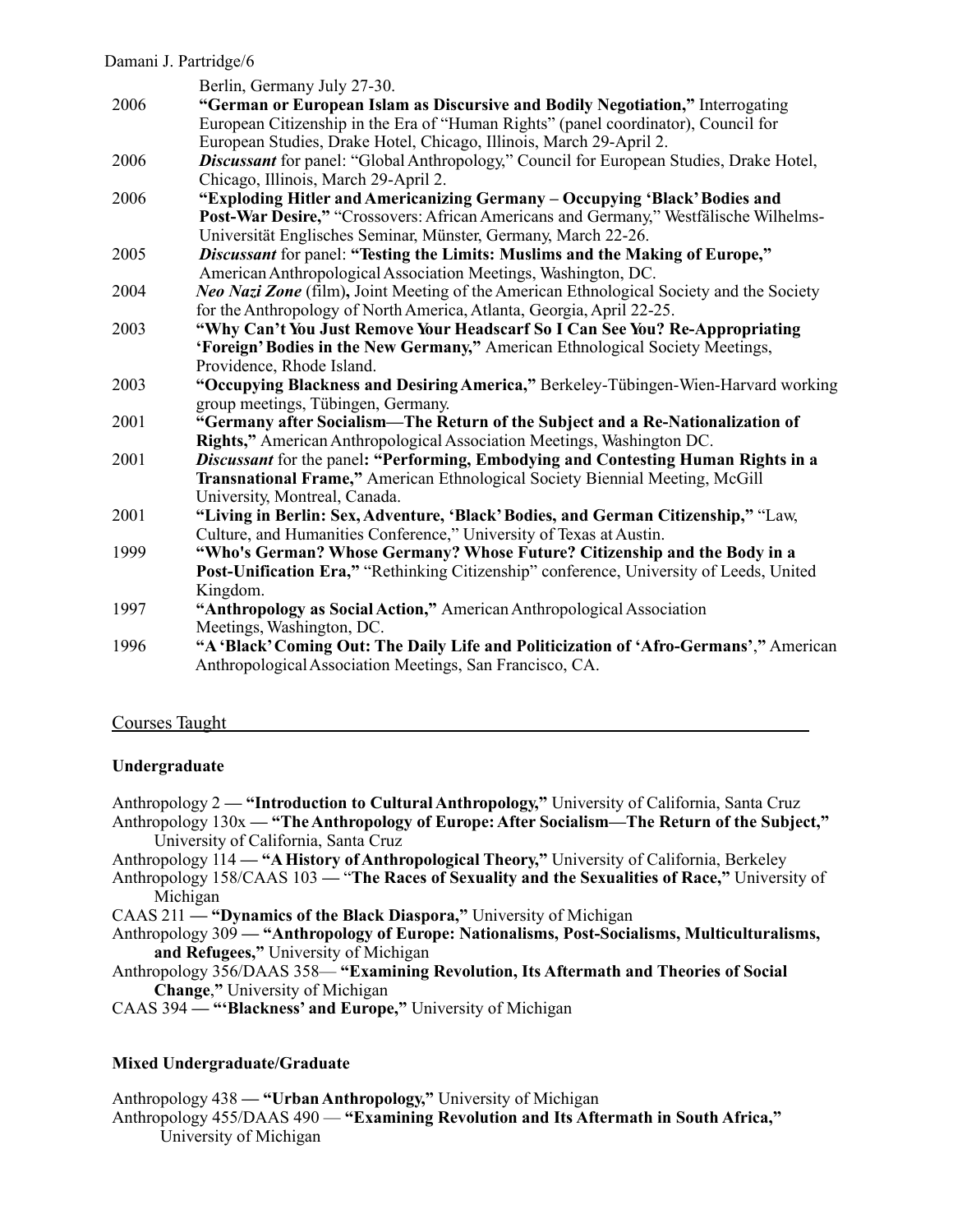Anthropology 458/DAAS 458 — **"The Culture and Politics of 'Fair Trade',"** University of Michigan Anthropology 458/CAAS 458 **— "Race and Displacement,"** University of Michigan Anthropology

#### **Graduate**

Anthropology 558/CAAS 558 **— "Global Subjectivities,"** University of Michigan Anthropology 558/CAAS 558 **— "Beyond Diaspora? Beyond Nation?: Theoretical, Methodological, and Political Challenges,"** University of Michigan Anthropology 558/CAAS 558 **— "Citizenship and Non-Citizens,"** University of Michigan Anthropology 558/CAAS 558 - "Diasporic Aesthetics," University of Michigan

#### Institutional Service

#### **Departmental/University**

| Fall 2013 | College of Literature Science and Arts Curriculum Committee Member                  |
|-----------|-------------------------------------------------------------------------------------|
| Fall 2013 | Director of Graduate Studies—Department of Afroamerican and African Studies         |
| Fall 2013 | Center for Research on Learning and Teaching Advisory Board Member                  |
| 2011-2012 | Department of Anthropology/International Institute Search Committee                 |
| 2011-2012 | College of Literature Science and Arts Curriculum Committee Member                  |
| 2011-2012 | Department of Anthropology Colloquium Committee Member                              |
| 2010-12   | Faculty Ally for Diversity, Representing the Anthropology Department in the Rackham |
|           | Graduate School                                                                     |
| 2010-12   | Curriculum Committee for the Center for Afroamerican and African Studies            |
| 2010-12   | Center for European Studies Advisory Committee                                      |
| 2010-11   | Advisory Committee Member, Center for European Studies-European Union Center,       |
|           | International Institute                                                             |
| 2010-11   | Admissions Committee for Socio-Cultural Anthropology                                |
| 2010-11   | Colloquium Committee for Socio-Cultural and Linguistic Anthropology                 |
| 2009-10   | Fellowships Committee for the Center for Afroamerican and African Studies           |
| 2007-08   | Anthropology Department Curriculum Committee                                        |
| 2007-08   | First Year Graduate Advisor for Anthropology Department                             |
| 2005-06   | Fellowships Committee for Center for Afroamerican and African Studies               |
| 2005-06   | Anthropology Department Executive Committee                                         |

#### **Journals, Presses and Foundations (reviewer of manuscripts and fellowship applications)**

*American Anthropologist American Ethnologist City and Society Comparative Studies in Society and History* Council for European Studies *Cultural Anthropology* DAAD (German Academic Exchange Service) *Identities* National Science Foundation Princeton University Press

#### Summary of Fieldwork